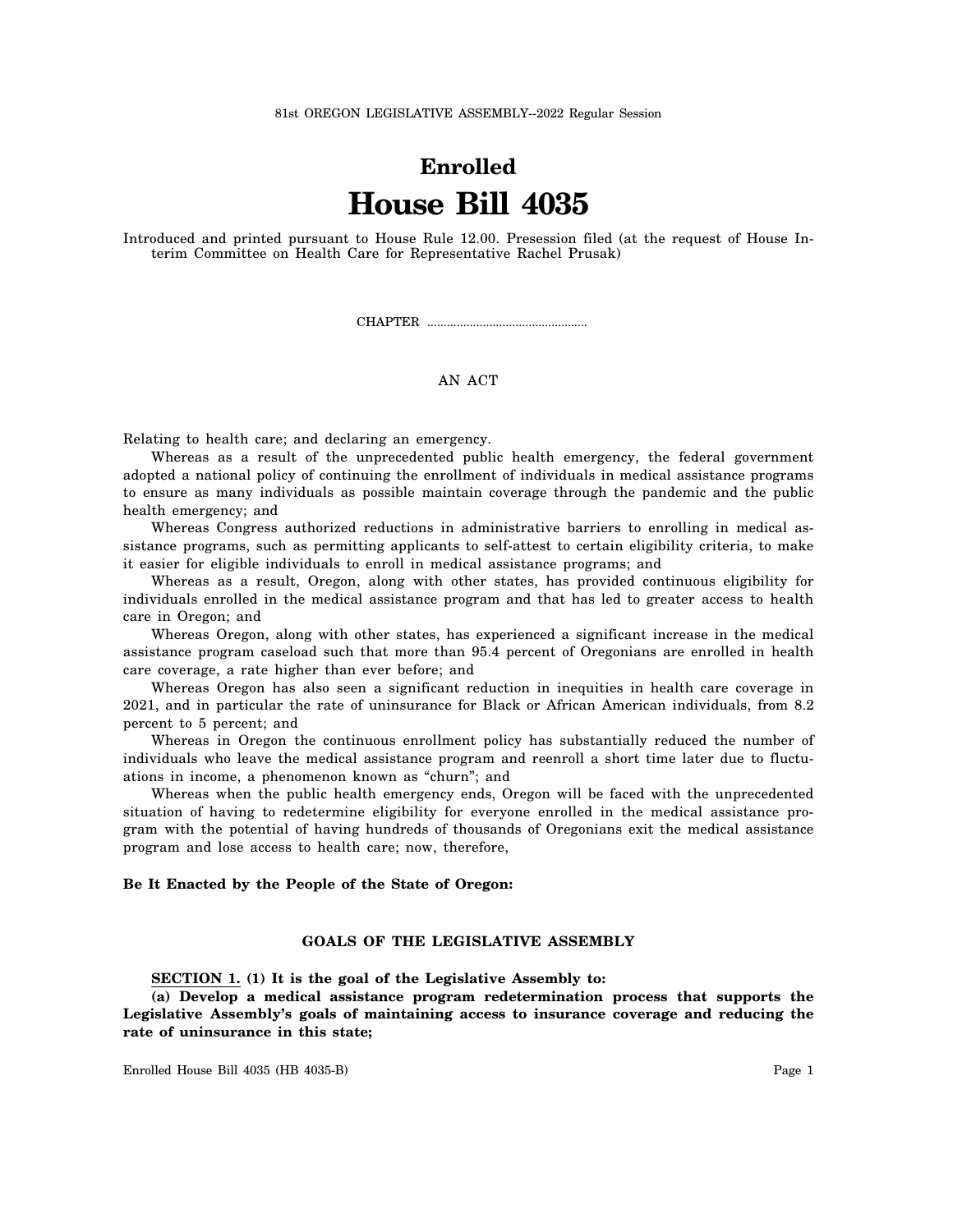**(b) Provide up to 90 days for individuals to respond to requests for information necessary to renew their coverage under the medical assistance program and, for individuals leaving the medical assistance program, provide adequate time to transition to other health insurance coverage;**

**(c) Maximize health care coverage and maintain, to the maximum extent possible, enrollment in the medical assistance program for as many eligible individuals as possible;**

**(d) Create new options for affordable health insurance coverage that allow for continuity of coverage and care for the individuals who regularly enroll and disenroll in the medical assistance program due to frequent fluctuations in income;**

**(e) Adopt processes and policies that maintain or improve the current reductions in uninsured rates for priority populations; and**

**(f) Forestall termination of coverage under the medical assistance program for current medical assistance program enrollees with incomes at or below 200 percent of the federal poverty guidelines until the end of the phase out period, as defined in section 2 of this 2022 Act, contingent upon federal approval of and federal financial participation in the costs of a program described in section 5 of this 2022 Act.**

**(2) The Oregon Health Authority, in consultation with the Department of Human Services and the Department of Consumer and Business Services, shall seek federal approvals to secure federal financial participation in the costs of program changes necessary to carry out the goals described in this section within the authority's legislatively approved budget.**

#### **MEDICAL ASSISTANCE PROGRAM REDETERMINATIONS**

**SECTION 2. (1) As used in this section, "phase out period" means the date by which the Centers for Medicare and Medicaid Services requires that medical assistance program redeterminations be completed for medical assistance program enrollees who were granted continuous enrollment due to the federal public health emergency related to COVID-19.**

**(2) The Oregon Health Authority, in consultation with the Department of Human Services and the Department of Consumer and Business Services, shall develop a process for conducting medical assistance program redeterminations following the end of the federal public health emergency related to COVID-19. The process must ensure robust communications, outreach and navigation assistance for medical assistance program enrollees during the redetermination process.**

**(3) No later than May 31, 2022, the authority shall submit a report to the interim committees of the Legislative Assembly related to health, the subcommittee of the Joint Interim Committee on Ways and Means related to human services, the President of the Senate, the Speaker of the House of Representatives and the Legislative Fiscal Officer describing:**

**(a) The medical assistance program redetermination process;**

**(b) The operational timelines for processing the medical assistance program redeterminations;**

**(c) The risks to successfully implementing the medical assistance program redetermination process; and**

**(d) How the authority will use the authority's appropriations from the Legislative Assembly to complete the redeterminations.**

**(4) The authority may seek any necessary federal approval to maximize federal financial participation in the costs of the medical assistance program redeterminations and to ensure continuity of care for medical assistance program enrollees until the end of the phase out period, within the constraints of the authority's legislatively approved budget and federal resources.**

**(5) On or before March 1, 2023, the authority shall report to the interim committees of the Legislative Assembly related to health, the subcommittee of the Joint Interim Commit-**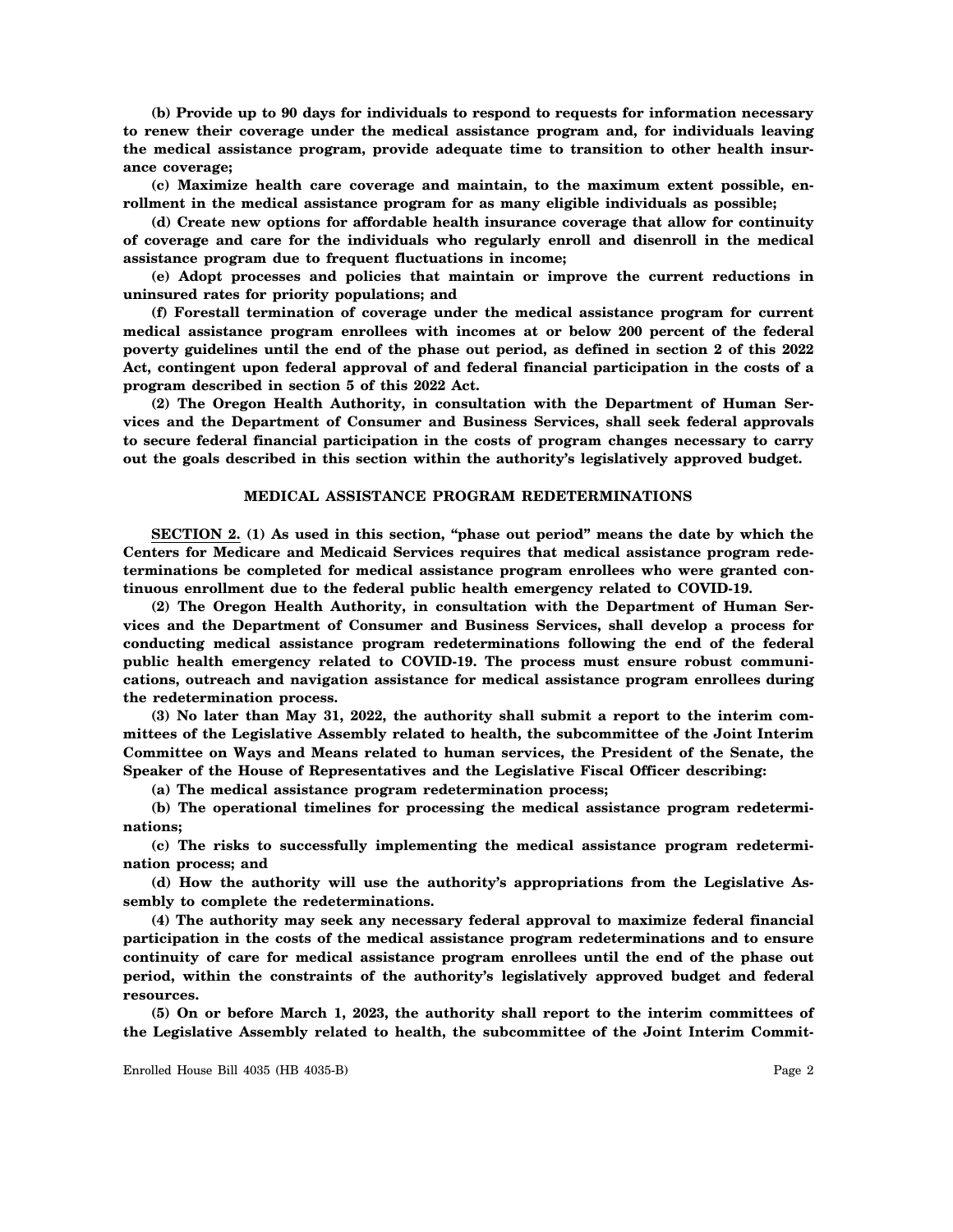**tee on Ways and Means related to human services, the President of the Senate, the Speaker of the House of Representatives and the Legislative Fiscal Officer:**

**(a) Any waivers or other approvals granted by the Centers for Medicare and Medicaid Services pursuant to subsection (4) of this section;**

**(b) How the redetermination process has been implemented; and**

**(c) Any substantial changes to the timeline for the completion of the redetermination process.**

**(6) The authority and the Department of Human Services shall make the reports described in subsections (3) and (5) of this section and other information about the redetermination process available on a publicly accessible website. The authority shall update the information on the website to show:**

**(a) The progress of the redetermination process; and**

**(b) Changes to the redetermination process or timelines that are imposed by the Centers for Medicare and Medicaid Services.**

**(7) To minimize the risk of disruptions in coverage or care for high-risk populations or populations at risk of becoming uninsured, the authority and the Department of Consumer and Business Services may:**

**(a) Phase in the redeterminations by population; and**

**(b) Adjust timelines, for up to 90 days, to obtain eligibility information from medical assistance program enrollees or to terminate coverage for enrollees, within the legislatively approved budget, to allow for adequate outreach and enrollment assistance to enrollees losing coverage. The authority shall seek federal approval to maximize federal funding during the extended timelines.**

**(8) Subject to subsection (9) of this section, the authority and the department may temporarily waive the limits on disclosure of medical assistance program enrollee information under ORS 410.150, 411.320, 413.175 or 741.510 or any state laws that limit disclosure, to promote greater information sharing with community partners that are assisting individuals who are reapplying for or seeking to maintain eligibility in the medical assistance program or who are in transition to coverage under the health insurance exchange, but only to the extent necessary to:**

**(a) Conduct outreach;**

**(b) Allow coordinated care organizations and insurers to conduct outreach and enrollment assistance; and**

**(c) Gather and submit to the authority and the department updated contact information.**

**(9) The authority and the department must ensure that appropriate consumer protections are considered before waiving any specific statutory requirements under subsection (8) of this section.**

**(10) The authority and the department may adopt rules or conduct emergency procurements necessary to ensure rules and resources are in place when needed to implement the process for conducting medical assistance program redeterminations until the end of the phase out period.**

**SECTION 3. (1) The Oregon Health Authority, in collaboration with the Department of Human Services and the Department of Consumer and Business Services, shall immediately convene a community and partner work group to advise the authority and the departments on the development of outreach and enrollment assistance and communications strategies, within the authority's legislatively approved budget, to communicate and assist medical assistance program enrollees in navigating the redetermination process and the enrollees' transition to coverage through the health insurance exchange.**

**(2) The work group must include representatives of impacted health systems, community partners, organized labor, medical assistance program enrollees, the Medicaid Advisory Committee and the Health Insurance Exchange Advisory Committee.**

**(3) The work group shall recommend:**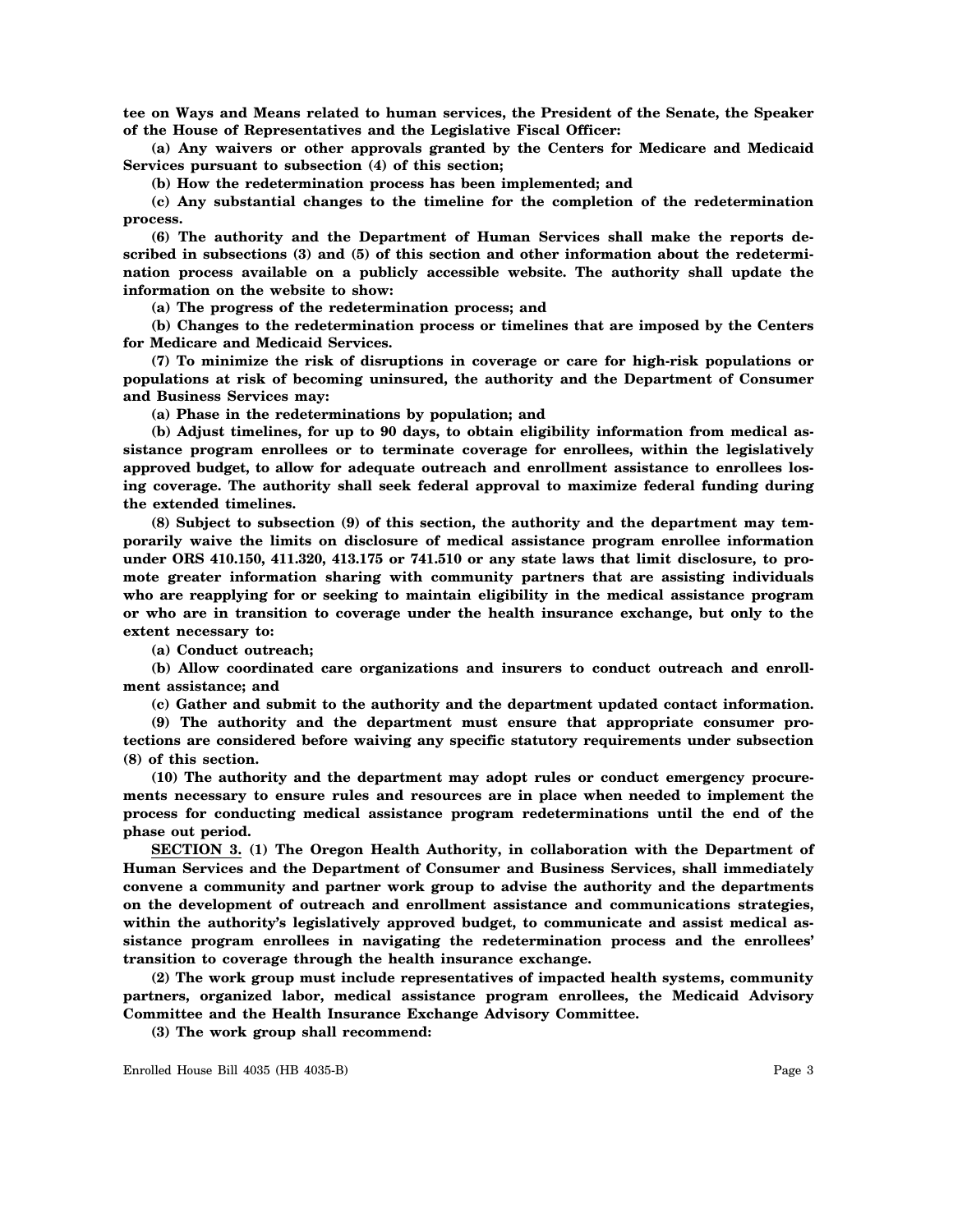**(a) Strategies for obtaining and updating contact information for enrollees in the medical assistance program;**

**(b) Strategies for outreach and communication with enrollees in the medical assistance program, health care providers, community partners and other organizations;**

**(c) Strategies to maximize awareness of and utilization of navigational assistance for enrollees in the medical assistance program who will need to transition to other forms of coverage;**

**(d) Other strategies for conducting medical assistance program redeterminations to minimize the loss of enrollees' medical assistance program coverage; and**

**(e) Strategies to maximize the use of community-based organizations and other organizations that contract with the authority to provide navigational assistance to medical assistance program enrollees.**

**(4) The authority shall consult with and seek recommendations from the work group for additional changes to the medical assistance program redetermination process that may be done within the authority's legislatively approved budget, such as:**

**(a) Conducting ex parte, automatic or active eligibility renewals;**

**(b) Changes to streamline the process for requesting additional information from medical assistance program enrollees;**

**(c) Changes to the post-eligibility verification process to allow continuous enrollment while eligibility is verified;**

**(d) Extending deadlines of up to 90 days for medical assistance program enrollees to respond to requests from the authority to verify eligibility factors;**

**(e) Increasing the use of application assisters; and**

**(f) Phasing in renewals by population.**

**(5) The authority shall incorporate the recommendations of the work group into the reports described in section 2 (3) and (5) of this 2022 Act.**

## **BRIDGE PROGRAM AND PAUSE IN TERMINATIONS**

**SECTION 4. (1) A task force to create a bridge program is established.**

**(2) The task force shall consist of the following members:**

**(a) The President of the Senate shall appoint two nonvoting members from among members of the Senate.**

**(b) The Speaker of the House of Representatives shall appoint two nonvoting members from among members of the House of Representatives.**

**(c) The Governor shall appoint the following members:**

**(A) One member representing low-income workers who are likely to be eligible for the bridge program.**

**(B) Two members with expertise in health equity.**

**(C) One member with expertise in providing navigation assistance for health insurance consumers.**

**(D) One member representing organized labor.**

**(E) One member representing an insurer that offers qualified health plans on the health insurance exchange.**

**(F) One member representing a coordinated care organization.**

**(G) In addition to the members described in subparagraphs (H) and (I) of this paragraph, two members representing health care providers, one of whom represents a hospital or health system.**

**(H) One member with expertise in behavioral health care.**

**(I) One member representing an oral health care provider that contracts with the authority to provide care to enrollees in the medical assistance program.**

**(J) A representative of the Medicaid Advisory Committee.**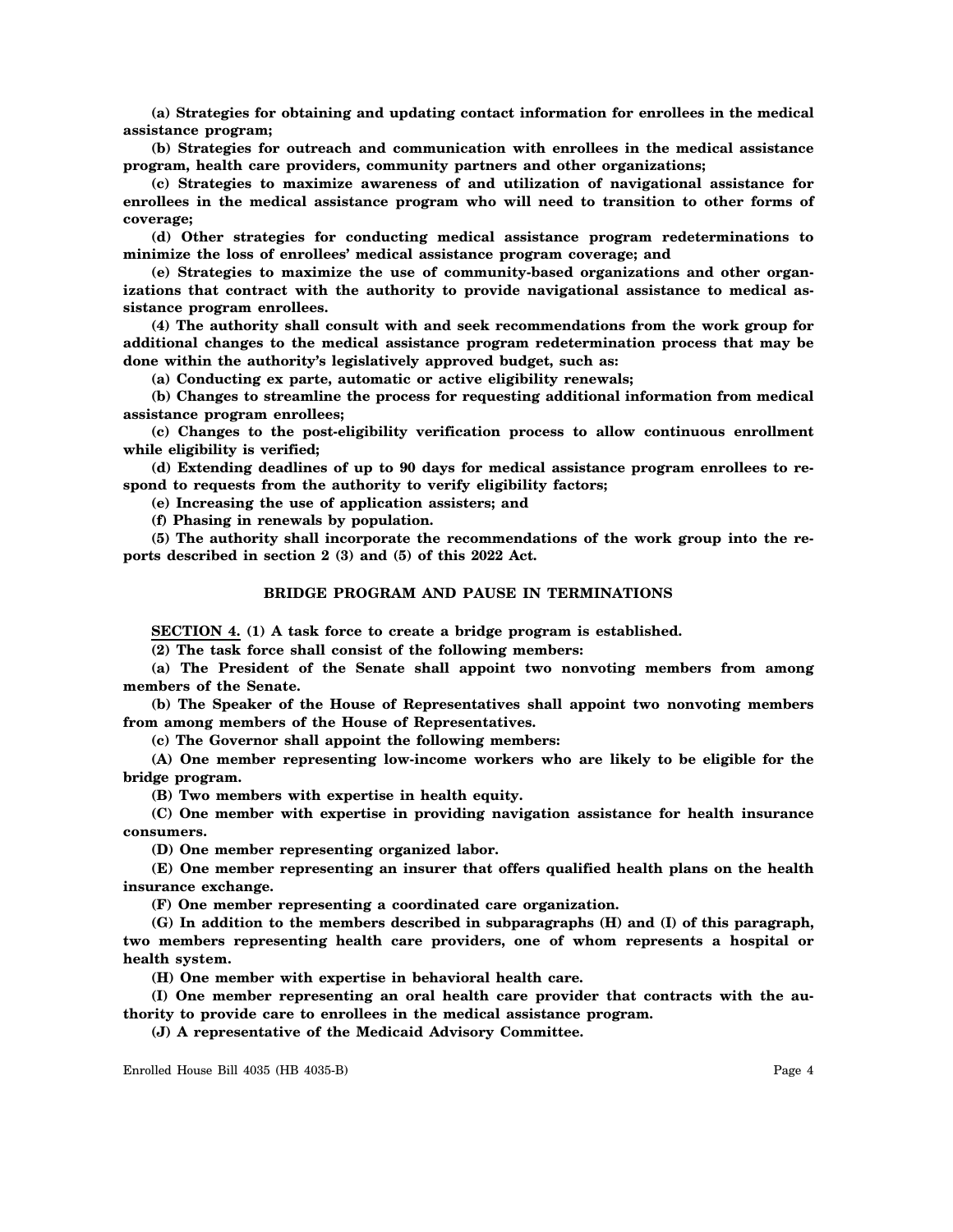**(K) A representative of the Health Insurance Exchange Advisory Committee.**

**(d) The chairperson of the Oregon Health Policy Board or the chairperson's designee.**

**(e) The Director of the Oregon Health Authority or the director's designee.**

**(f) The Director of Human Services or the director's designee.**

**(g) The Director of the Department of Consumer and Business Services or the director's designee.**

**(3) The Governor shall select two of the nonvoting members of the task force to serve as cochairpersons.**

**(4) The members of the task force must be appointed and have their first meeting no later than March 31, 2022.**

**(5) The task force shall develop a proposal for a bridge program to provide affordable health insurance coverage and improve the continuity of coverage for individuals who regularly enroll and disenroll in the medical assistance program or other health care coverage due to frequent fluctuations in income.**

**(6) The authority and the Department of Consumer and Business Services shall consult with Oregon Indian tribes during the deliberations of the task force and incorporate tribal recommendations into the task force report and requests for federal approvals under subsections (7) and (9) of this section.**

**(7)(a) Except as provided in paragraph (b) of this subsection, the task force must complete the proposal for a bridge program and submit a report, no later than July 31, 2022, containing recommendations and a request for additional funding, if necessary, to the interim committees of the Legislative Assembly related to health, the subcommittee of the Joint Interim Committee on Ways and Means related to human services, the President of the Senate, the Speaker of the House of Representatives and the Legislative Fiscal Officer. The report must include recommendations on:**

**(A) The potential development of additional federal waivers; and**

**(B) Suggested timelines for phasing in the bridge program.**

**(b) If the federal public health emergency related to COVID-19 is extended beyond April 16, 2022, the task force has until September 1, 2022, to complete the proposal and submit a report.**

**(8) The recommendations and proposal for a bridge program must, within available federal resources and the authority's legislatively approved budget:**

**(a) Prioritize health equity, reduction in the rate of uninsurance in this state and the promotion of continuous health care coverage for communities that have faced health inequities.**

**(b) Be consistent with the Oregon Integrated and Coordinated Health Care Delivery System established in ORS 414.570 and enhance the coordinated care organization delivery system.**

**(c) Ensure that the bridge program is available to all individuals residing in this state with incomes at or below 200 percent of the federal poverty guidelines who do not qualify for the medical assistance program but who do qualify for advance premium tax credits, as defined in ORS 413.611.**

**(d) Maximize leveraging of federal funds and minimize costs to enrollees in the program and to the state budget.**

**(e) Provide, at a minimum, all essential health benefits, as defined in ORS 731.097 and, to the extent practicable, an option or options for dental coverage.**

**(f) To the extent practicable, include an option that has no cost-sharing, deductibles or other out-of-pocket costs and an option that provides lesser cost-sharing, deductibles or other out-of-pocket costs than qualified health plans on the health insurance exchange.**

**(g) Establish a capitation rate to be paid to providers that is sufficient to provide coverage, within the authority's legislatively approved budget and available federal resources, but**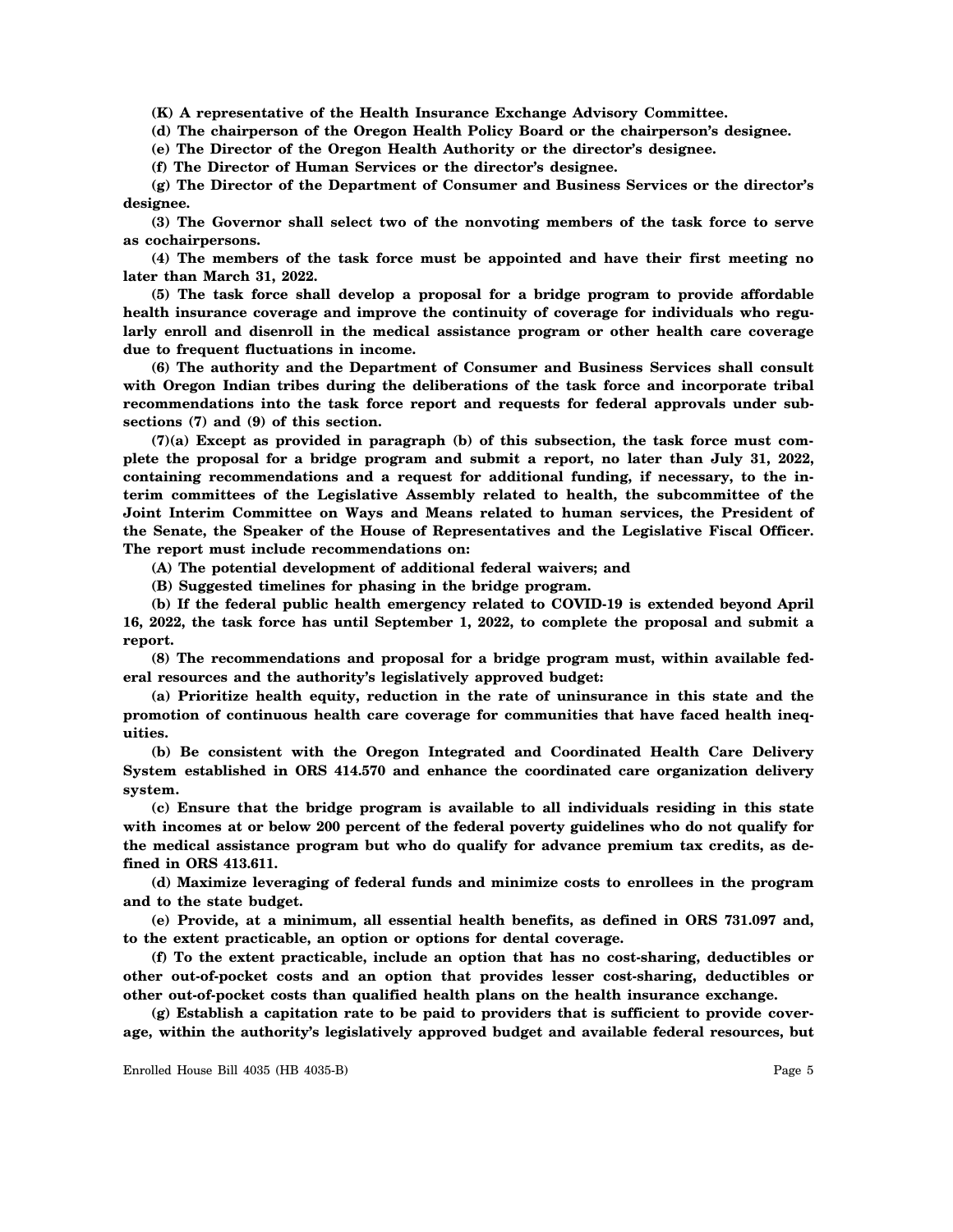**with reimbursement rates that are higher than the current medical assistance program reimbursement rates, to the extent practicable.**

**(h) Offer health care coverage through coordinated care organizations and align procurements for service providers on the same cycle as the procurements cycle for coordinated care organizations.**

**(i) Provide a transition period for eligible individuals to enroll in the bridge program.**

**(j) Take into account the health insurance exchange as an option for potential bridge program participants if the participants choose to opt out of the bridge program.**

**(k) In addition to using coordinated care organizations to deliver the services in the bridge program, include an option for offering the bridge program on the health insurance exchange if the plans meet criteria established by the Oregon Health Authority and the Department of Consumer and Business Services, to the extent practicable within the authority's legislatively approved budget and available federal resources.**

**(L) To the extent practicable, require coordinated care organizations to accept enrollees in the bridge program or require the authority to contract with a new entity to accept bridge program enrollees.**

**(9)(a) The task force shall identify potential disruptions to the individual and small group markets by the bridge program and develop mitigation strategies to ensure market stability including utilizing the Oregon Reinsurance Program or other mechanisms to limit disruptions in coverage.**

**(b) No later than December 31, 2022, the task force shall submit to the Legislative Assembly, in the manner provided in ORS 192.245, recommendations to alleviate disruptions to health care coverage for individuals and small employers in this state.**

**(10) A majority of the voting members of the task force constitutes a quorum for the transaction of business.**

**(11) Official action by the task force requires the approval of a majority of the voting members of the task force.**

**(12) If there is a vacancy for any cause, the appointing authority shall make an appointment to become immediately effective.**

**(13) The task force shall meet at times and places specified by the call of the cochairpersons or of a majority of the voting members of the task force.**

**(14) The task force may adopt rules necessary for the operation of the task force.**

**(15) The Director of the Legislative Policy and Research Office shall provide staff support to the task force.**

**(16) Members of the Legislative Assembly appointed to the task force are nonvoting members of the task force and may act in an advisory capacity only.**

**(17)(a) Members of the task force who are not members of the Legislative Assembly and who have incomes at or below 400 percent of the federal poverty guidelines are entitled to compensation for actual and necessary expenses incurred by the members in the performance of their official duties, as provided in ORS 292.495.**

**(b) Members of the task force who are members of the Legislative Assembly are entitled to a per diem as provided in ORS 171.072 (4).**

**(c) Members not described in paragraph (a) or (b) of this subsection are not entitled to compensation or reimbursement for expenses and serve as volunteers on the task force.**

**(18) The authority and the department are directed to assist the task force in the performance of the duties of the task force and, to the extent permitted by laws relating to confidentiality, to furnish information and advice the members of the task force consider necessary to perform their duties.**

**SECTION 5. (1) To secure federal financial participation in the costs of administering the bridge program developed by the task force in accordance with section 4 of this 2022 Act and to achieve the goals of the Legislative Assembly described in section 1 of this 2022 Act to provide affordable health care coverage, improve the continuity of coverage and care for**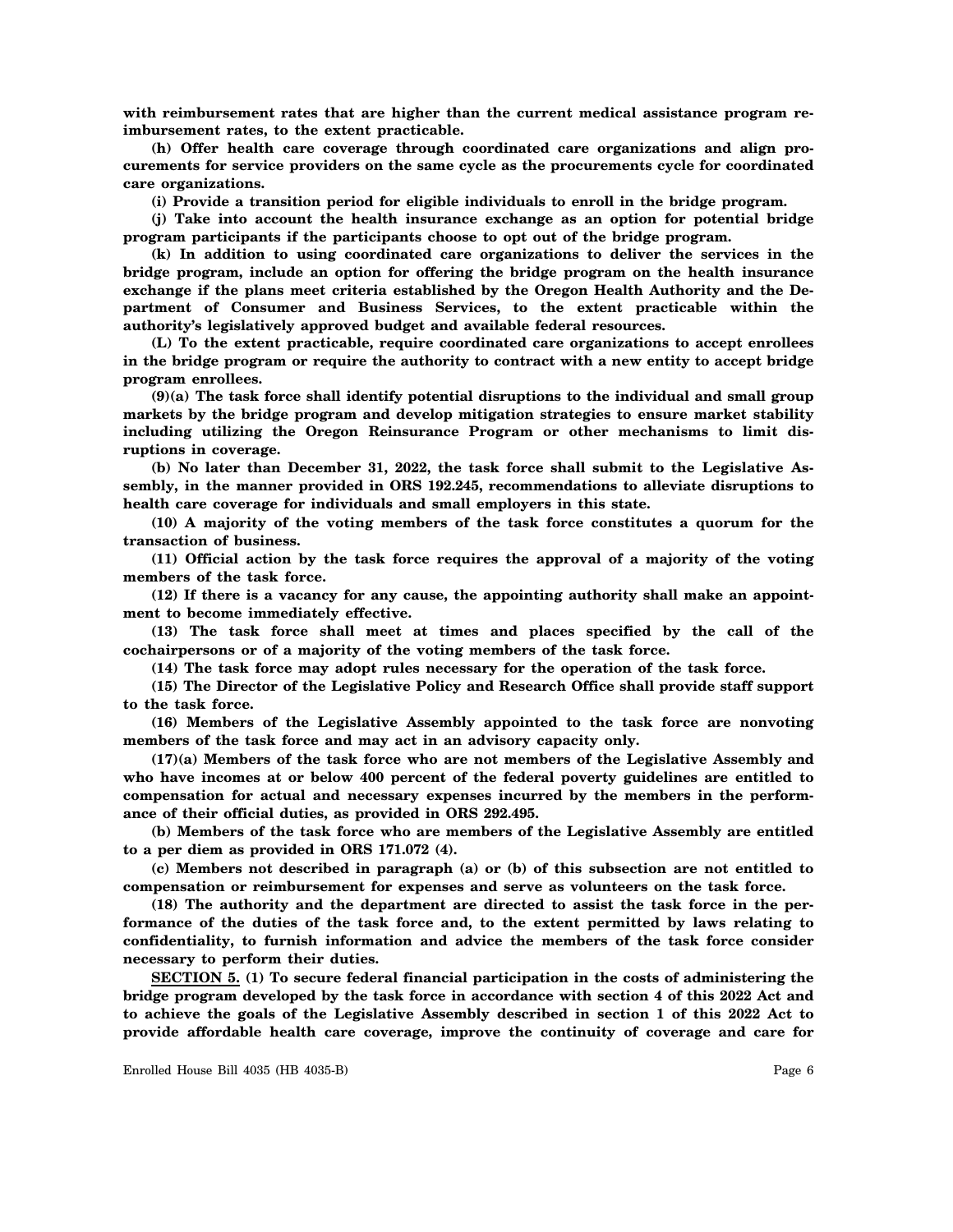**Oregonians and reduce health inequities for individuals who regularly enroll and disenroll in the medical assistance program due to fluctuations in their incomes, the Oregon Health Authority, in collaboration with the Department of Consumer and Business Services and with the approval of the Oregon Health Policy Board by a majority vote, shall request from the Centers for Medicare and Medicaid Services approval of:**

**(a) A demonstration project under 42 U.S.C. 1315;**

**(b) A basic health plan under 42 U.S.C. 18051;**

**(c) A waiver for state innovation under 42 U.S.C. 18052; or**

**(d) Any other federal approval needed to secure federal financial participation in the costs of the bridge program.**

**(2) After receiving the necessary approval from the Centers for Medicare and Medicaid Services, the authority shall:**

**(a) Begin implementation of the bridge program; and**

**(b) At the next regular session of the Legislative Assembly, provide a report to the Legislative Assembly, in the manner provided in ORS 192.245, containing:**

**(A) Details of the federal approval;**

**(B) A plan for implementation of the bridge program; and**

**(C) Recommended or needed, if any, legislative changes or budgetary actions.**

**SECTION 6. (1) While the request to the Centers for Medicare and Medicaid Services under section 5 of this 2022 Act is pending, and if necessary to forestall the termination of medical assistance for individuals with incomes at or below 200 percent of the federal poverty guidelines who are no longer categorically eligible for medical assistance but are likely to qualify for the bridge program under section 5 of this 2022 Act, the Oregon Health Authority shall seek federal approval to create a temporary medical assistance program category for such individuals with federal financial participation paid in the same percentage as individuals described in 42 U.S.C. 1396a(a)(10)(A)(i)(VIII).**

**(2) Individuals enrolled in the temporary medical assistance program category may remain enrolled in the category until the earliest of:**

**(a) The end of the phase out period, as defined in section 2 of this 2022 Act, unless the Centers for Medicare and Medicaid Services permit their continued enrollment; or**

**(b) The date on which the individuals are enrolled in the bridge program.**

**SECTION 7. If the Centers for Medicare and Medicaid Services has not approved the request submitted by the Oregon Health Authority under section 5 of this 2022 Act by the 60th day before the end of the phase out period, as defined in section 2 of this 2022 Act, if any, the authority shall begin the process of disenrolling individuals from the medical assistance program and the temporary medical assistance program category described in section 6 of this 2022 Act, unless the Centers for Medicare and Medicaid Services allows the authority to continue enrollment through to a later date.**

**SECTION 8. The Bridge Plan Fund is established in the State Treasury, separate and distinct from the General Fund, consisting of federal funds received by the Oregon Health Authority to administer the bridge program described in section 5 of this 2022 Act. Moneys in the Bridge Plan Fund are continuously appropriated to the Oregon Health Authority to carry out section 5 of this 2022 Act.**

**SECTION 9.** Section 5 of this 2022 Act is amended to read:

**Sec. 5.** [*(1) To secure federal financial participation in the costs of administering the bridge program developed by the task force in accordance with section 4 of this 2022 Act and to achieve the goals of the Legislative Assembly described in section 1 of this 2022 Act*] **The Oregon Health Authority shall administer a bridge program** to provide affordable health care coverage, improve the continuity of coverage and care for Oregonians and reduce health inequities for individuals who regularly enroll and disenroll in the medical assistance program due to fluctuations in their incomes**.**[*, the Oregon Health Authority, in collaboration with the Department of Consumer and Business Services*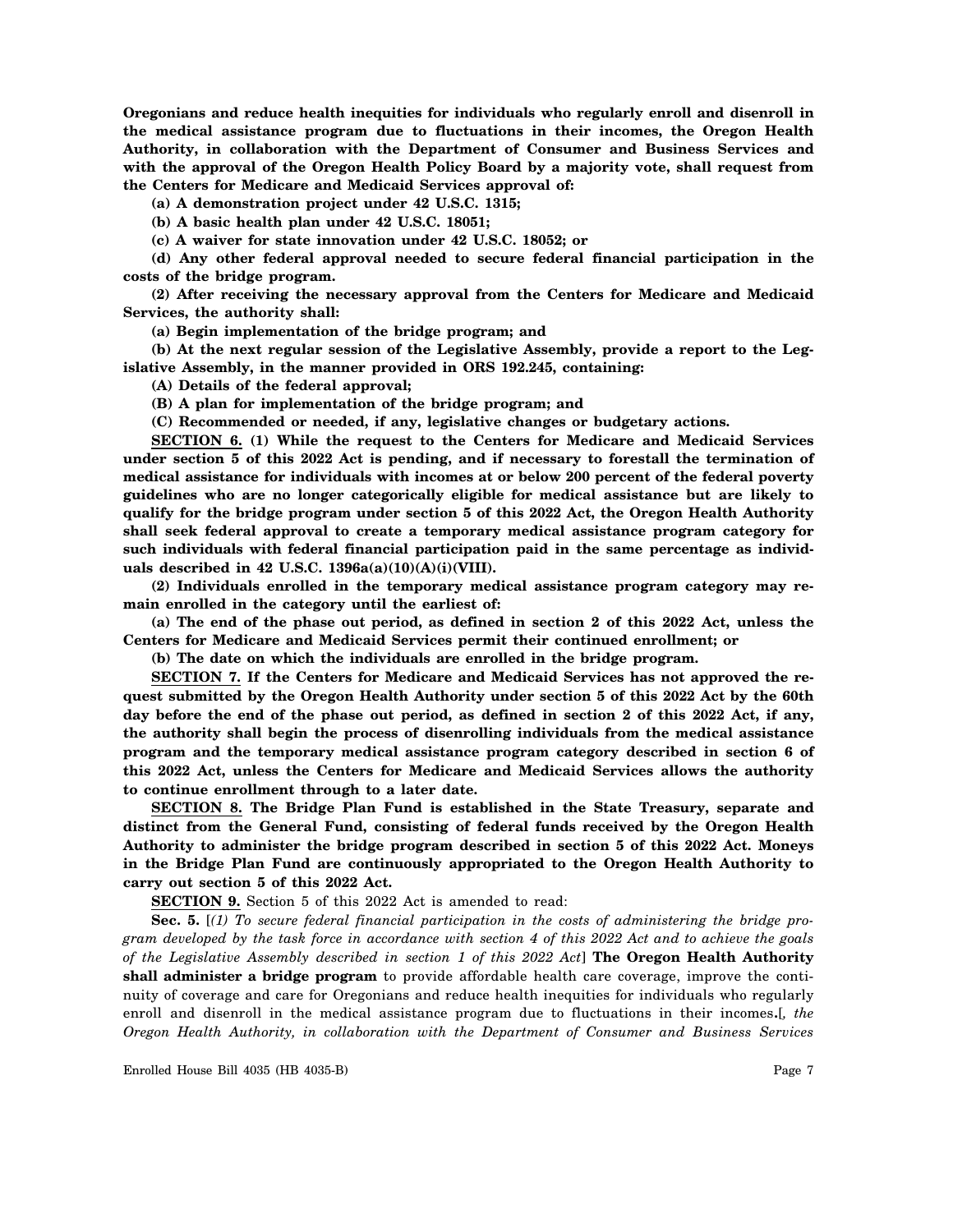*and with the approval of the Oregon Health Policy Board by a majority vote, shall request from the Centers for Medicare and Medicaid Services approval of:*]

[*(a) A demonstration project under 42 U.S.C. 1315;*]

[*(b) A basic health plan under 42 U.S.C. 18051;*]

[*(c) A waiver for state innovation under 42 U.S.C. 18052; or*]

[*(d) Any other federal approval needed to secure federal financial participation in the costs of the bridge program.*]

[*(2) After receiving the necessary approval from the Centers for Medicare and Medicaid Services, the authority shall:*]

[*(a) Begin implementation of the bridge program; and*]

[*(b) At the next regular session of the Legislative Assembly, provide a report to the Legislative Assembly, in the manner provided in ORS 192.245, containing:*]

[*(A) Details of the federal approval;*]

[*(B) A plan for implementation of the bridge program; and*]

[*(C) Recommended or needed, if any, legislative changes or budgetary actions.*]

## **APPROPRIATION**

**SECTION 10. Notwithstanding any other provision of law, the General Fund appropriation made to the Oregon Health Authority by section 1 (1), chapter 668, Oregon Laws 2021, for the biennium ending June 30, 2023, for health systems, health policy and analytics, and public health, is increased by \$120,000,000 for the purpose of carrying out sections 2 to 5 of this 2022 Act.**

## **CAPTIONS**

**SECTION 11. The unit captions used in this 2022 Act are provided only for the convenience of the reader and do not become part of the statutory law of this state or express any legislative intent in the enactment of this 2022 Act.**

#### **SUNSET**

**SECTION 12. Sections 1 to 4 of this 2022 Act are repealed on January 2, 2024.**

#### **OPERATIVE DATES**

**SECTION 13. (1) Section 8 of this 2022 Act becomes operative upon receipt of federal approval to secure federal financial participation in the costs of the bridge program as described in section 5 of this 2022 Act.**

**(2) The amendments to section 5 of this 2022 Act by section 9 of this 2022 Act become operative on June 30, 2023.**

#### **EMERGENCY CLAUSE**

**SECTION 14. This 2022 Act being necessary for the immediate preservation of the public peace, health and safety, an emergency is declared to exist, and this 2022 Act takes effect on its passage.**